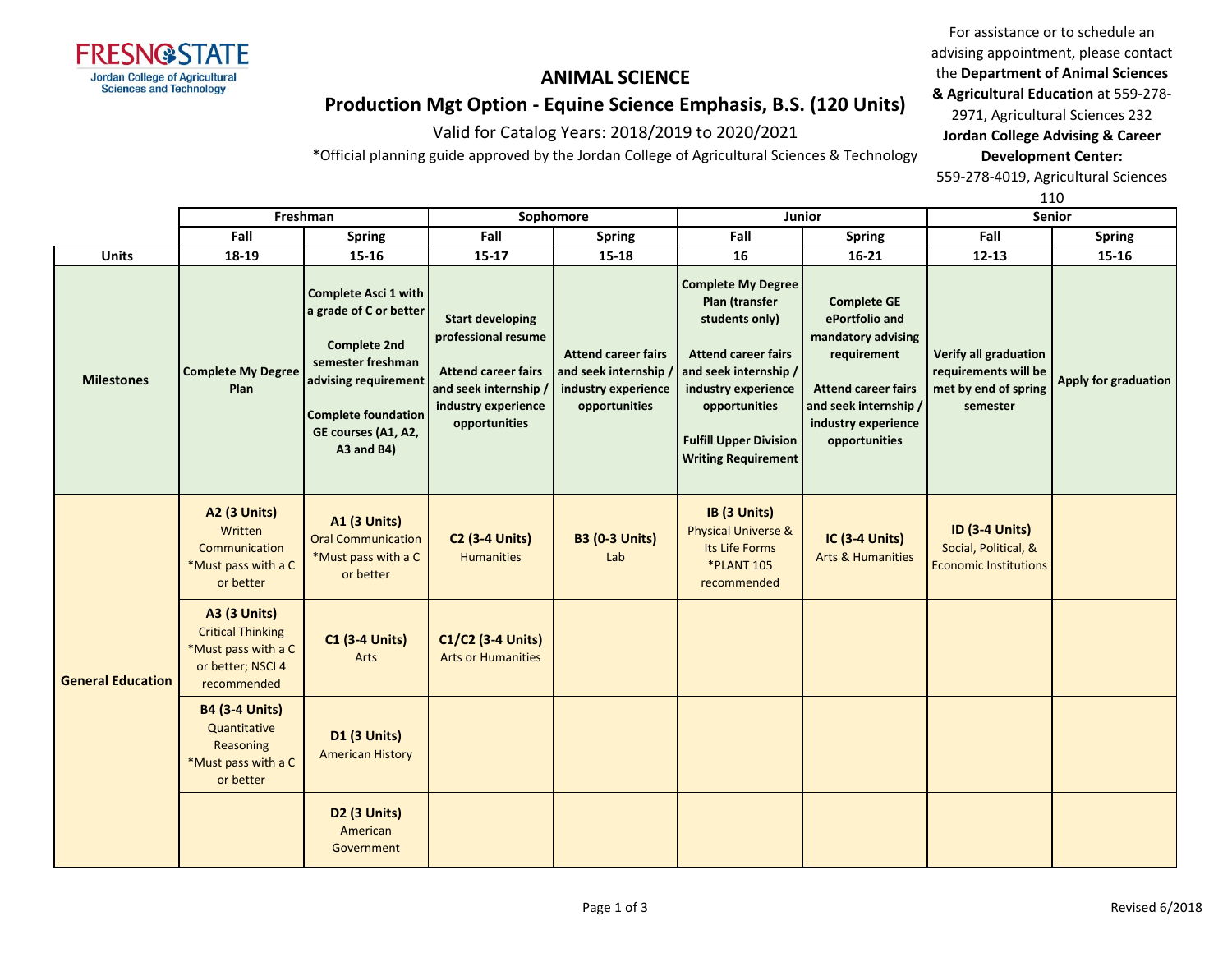

advising appointment, please contact the **Department of Animal Sciences & Agricultural Education** at 559-278-

For assistance or to schedule an

# **Production Mgt Option - Equine Science Emphasis, B.S. (120 Units)**

Valid for Catalog Years: 2018/2019 to 2020/2021

\*Official planning guide approved by the Jordan College of Agricultural Sciences & Technology

**Development Center:** 559-278-4019, Agricultural Sciences

2971, Agricultural Sciences 232 **Jordan College Advising & Career** 

110

|              | Freshman                                                                                               |                                | Sophomore                                                               |                                                                                                                                                                                                           | <b>Junior</b>                                                                                                                                                                                                                       |                                                             | <b>Senior</b>                                                |                                                                                                                 |
|--------------|--------------------------------------------------------------------------------------------------------|--------------------------------|-------------------------------------------------------------------------|-----------------------------------------------------------------------------------------------------------------------------------------------------------------------------------------------------------|-------------------------------------------------------------------------------------------------------------------------------------------------------------------------------------------------------------------------------------|-------------------------------------------------------------|--------------------------------------------------------------|-----------------------------------------------------------------------------------------------------------------|
|              | Fall                                                                                                   | <b>Spring</b>                  | Fall                                                                    | <b>Spring</b>                                                                                                                                                                                             | Fall                                                                                                                                                                                                                                | <b>Spring</b>                                               | Fall                                                         | <b>Spring</b>                                                                                                   |
| <b>Units</b> | 18-19                                                                                                  | 15-16                          | $15 - 17$                                                               | 15-18                                                                                                                                                                                                     | 16                                                                                                                                                                                                                                  | $16 - 21$                                                   | $12 - 13$                                                    | 15-16                                                                                                           |
|              | <b>GE Area E</b><br>ASCI <sub>67</sub><br>(3 Units)<br>Lifelong<br>Understanding & Self<br>Development | ASCI <sub>1</sub><br>(3 Units) | <b>GE Area B2</b><br><b>BIOL 10 or 12</b><br>(3 Units)<br>Life Sciences | <b>GE Area B1</b><br>CHEM 3A (4 Units)<br><b>Physical Sciences</b><br>[Pre-Req: GE B4 (may<br>be taken<br>concurrently); high<br>school chemistry<br>recommended]<br>*No credit if taken<br>after CHEM 1A | <b>ASCI 125</b><br>(3 Units)<br>[Pre-Req: ASCI 1]                                                                                                                                                                                   | <b>ASCI 101</b><br>(3 Units)<br>[Pre-Req: ASCI 1]           | <b>ASCI 155</b><br>(3 Units)                                 | <b>ASCI 153</b><br>(3 Units)<br>[Pre-Req: ASCI 51]                                                              |
| <b>Major</b> | ASCI 56, 57,<br>or 187<br>(6 Units)                                                                    |                                | <b>GE Area D3</b><br>AGBS 1 (3 Units)<br><b>Social Science</b>          | ASCI 21, 31, 41,<br>61 or 91 (3 Units)<br>*See course catalog<br>for prerequisite<br>requirements                                                                                                         | <b>BIOL 20 (4 Units)</b><br>[Pre-Req: CHEM 1A or<br>3AI<br>*Not open to<br>students with credit<br>in BIOL 120<br><b>OR</b><br><b>BIOL 120 (4 Units)</b><br>[Pre-Req: BIOL 1A &<br>1B; CHEM 8 or 128A;<br>or BIOL 11 & CHEM<br>150] | <b>ASCI 135</b><br>(3 Units)<br>[Pre-Req: ASCI 35]          | <b>ASCI 165</b><br>(3 Units)<br>[Pre-Req: BIOL 20 or<br>120] | <b>ASCI 156</b><br>$(1$ Unit)<br>[Pre-Req: ASCI 155<br>(may be taken<br>concurrently)]                          |
|              |                                                                                                        |                                | <b>ASCI 51</b><br>(3 Units)<br>be taken<br>concurrently)]               | <b>ASCI 35</b><br>(3 Units)<br>[Pre-Req: ASCI 1 (may   [Pre-Req: ASCI 1 (may<br>be taken<br>concurrently)]                                                                                                | <b>Option Course</b><br>(3 Units)<br>*See footnotes                                                                                                                                                                                 | <b>ASCI 145</b><br>(4 Units)<br>[Pre-Req: BIOL 10 or<br>12] | <b>Option Course</b><br>(3 Units)<br>*See footnotes          | ASCI 180, 181, 182,<br>183, 190, or 194<br>(5 Units)<br>*See course catalog<br>for prerequisite<br>requirements |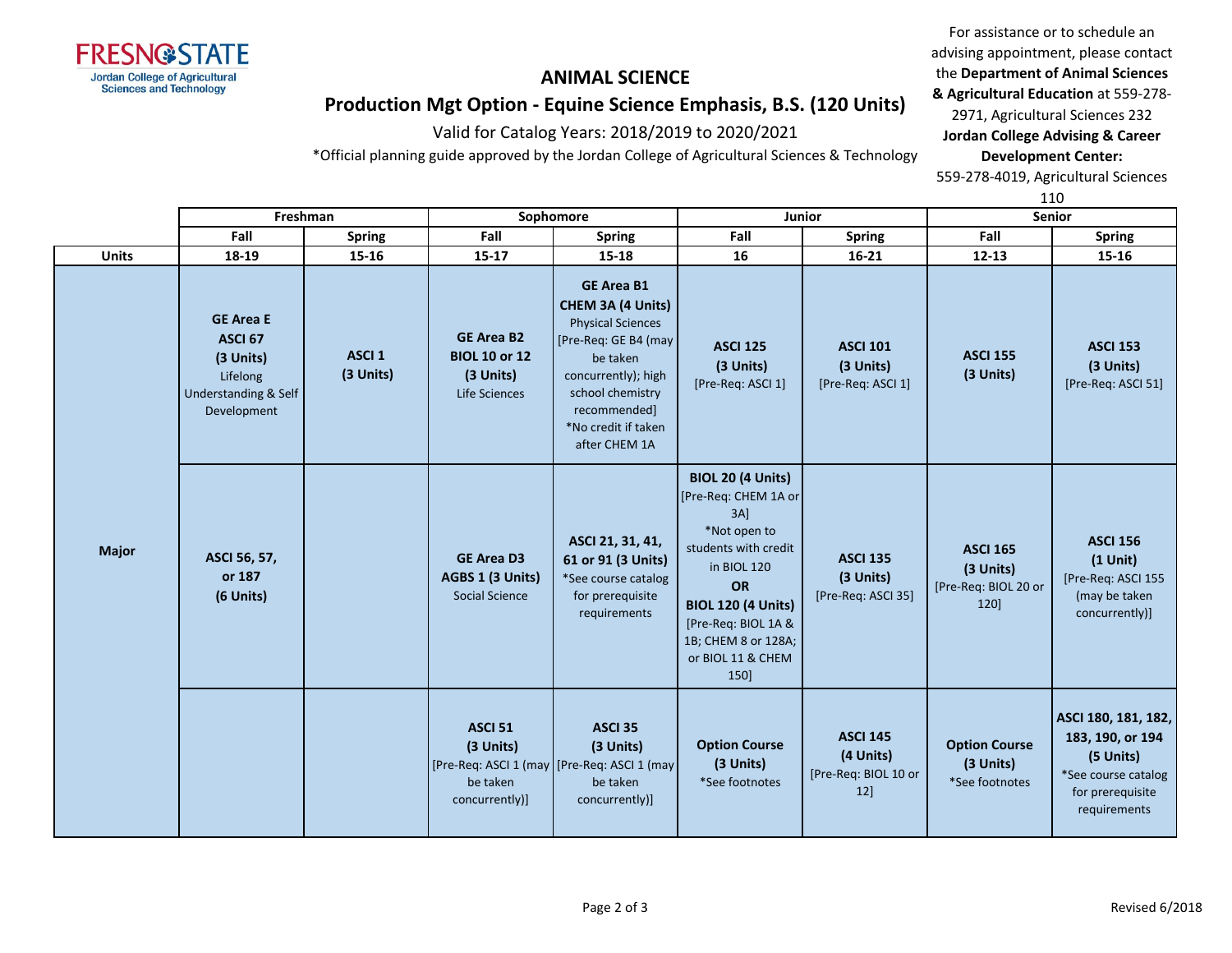

#### For assistance or to schedule an advising appointment, please contact the **Department of Animal Sciences & Agricultural Education** at 559-278-

# **Production Mgt Option - Equine Science Emphasis, B.S. (120 Units)**

Valid for Catalog Years: 2018/2019 to 2020/2021

\*Official planning guide approved by the Jordan College of Agricultural Sciences & Technology

**Jordan College Advising & Career Development Center:**

2971, Agricultural Sciences 232

559-278-4019, Agricultural Sciences

110

|                                                |                                 |        |           |                                                                                    |                                                     |                                                                                                                         |           | TTO                                                                                                                                       |
|------------------------------------------------|---------------------------------|--------|-----------|------------------------------------------------------------------------------------|-----------------------------------------------------|-------------------------------------------------------------------------------------------------------------------------|-----------|-------------------------------------------------------------------------------------------------------------------------------------------|
|                                                | Sophomore<br>Freshman<br>Junior |        |           | <b>Senior</b>                                                                      |                                                     |                                                                                                                         |           |                                                                                                                                           |
|                                                | Fall                            | Spring | Fall      | <b>Spring</b>                                                                      | Fall                                                | <b>Spring</b>                                                                                                           | Fall      | <b>Spring</b>                                                                                                                             |
| <b>Units</b>                                   | 18-19                           | 15-16  | $15 - 17$ | $15 - 18$                                                                          | 16                                                  | $16 - 21$                                                                                                               | $12 - 13$ | 15-16                                                                                                                                     |
| <b>Major</b>                                   |                                 |        |           | <b>ASCI 71</b><br>(3 Units)<br>[Pre-Req: ASCI 1 (may<br>be taken<br>concurrently)] | <b>Option Course</b><br>(3 Units)<br>*See footnotes | <b>ASCI 151</b><br>$(3$ Units)<br>[Pre-Req: ASCI 51]                                                                    |           | <b>ASCI 186</b><br>$(1$ Unit $)$<br>[Pre-Req: Senior<br>standing or instructor<br>permission;<br>12 upper division<br>units in the major] |
| <b>Additional</b><br>Graduation<br>Requirement |                                 |        |           |                                                                                    |                                                     | <b>UDWS (0-4 Units)</b><br>*Upper Division<br><b>Writing Exam</b><br>OR "W" Course (must<br>pass with a C or<br>better) |           | MI<br>(3 Units)<br>Multicultural/<br>International                                                                                        |
|                                                |                                 |        |           |                                                                                    |                                                     |                                                                                                                         |           | <b>Elective</b>                                                                                                                           |

#### **FOOTNOTES:**

**Prerequisites/Corequisites:** Other restrictions may apply. Please see your course catalog for detailed prerequisite/corequisite requirements.

**Grade Requirements:** CR/NC grading is not permitted for courses included in the major unless the courses have been designated CR/NC grading only.

**Electives (3 units):** Students must earn a minimum of 120 units total to graduate. The number of required elective units may vary, depending on the amount of units earned from major and GE courses. **Option Courses (9 units):** Select 9 units from AGBS 28 or BA 18; AGBS 31 or ACCT 4A; AGBS 117, 120; CRSC 1, 102, 105; SW 2, 100, or 100N.

**Upper Division Writing Skills requirement (UDWS):** All undergraduate students must demonstrate competency in writing skills by passing the Upper Division Writing Exam (UDWE) or by obtaining a C or better in an approved upper division writing course, identified by the letter "W."

Substitutions: If substitutions/exceptions/waivers are made for any major courses that also meet GE and/or the Multicultural/International graduation requirement, the student is responsible for completing additional courses to satisfy the respective areas (GE and/or MI). This also includes the upperdivision writing requirement.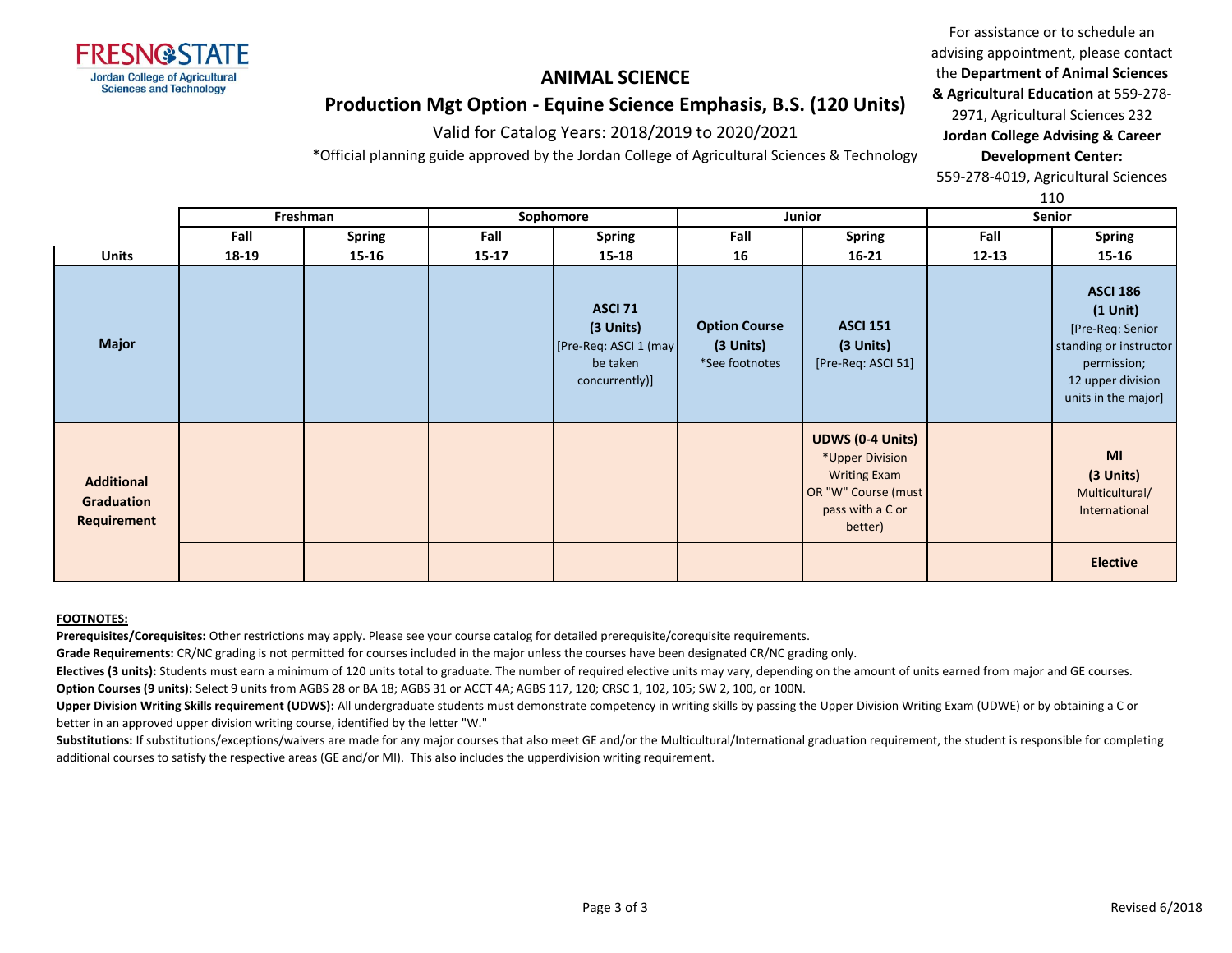

**Production Mgt Option - Equine Science Emphasis, B.S. (120 Units)**

Valid for Catalog Years: 2013/2014 to 2017/2018

\*Official planning guide approved by the Jordan College of Agricultural Sciences & Technology

For assistance or to schedule an advising appointment, please contact the **Department of Animal Sciences & Agricultural Education** at 559-278- 2971, Agricultural Sciences 232

**Jordan College Advising & Career Development Center:**

559-278-4019, Agricultural Sciences

110 **Freshman Sophomore Junior Senior**

|                             | Fall                                                                                                       | <b>Spring</b>                                                                        | Fall                                                                     | <b>Spring</b>                                                                                                                                                                                             | Fall                                                                                                 | <b>Spring</b>                                         | Fall                                                                          | <b>Spring</b>                                   |
|-----------------------------|------------------------------------------------------------------------------------------------------------|--------------------------------------------------------------------------------------|--------------------------------------------------------------------------|-----------------------------------------------------------------------------------------------------------------------------------------------------------------------------------------------------------|------------------------------------------------------------------------------------------------------|-------------------------------------------------------|-------------------------------------------------------------------------------|-------------------------------------------------|
| <b>Units</b>                | 14-15                                                                                                      | $15 - 16$                                                                            | $15 - 17$                                                                | 15-18                                                                                                                                                                                                     | 16                                                                                                   | $16 - 21$                                             | $15 - 16$                                                                     | 15-16                                           |
| General<br><b>Education</b> | <b>A2 (3 Units)</b><br>Written<br>Communication<br>*Must pass with a C<br>or better                        | <b>A1 (3 Units)</b><br><b>Oral Communication</b><br>*Must pass with a C<br>or better | <b>C2 (3-4 Units)</b><br><b>Humanities</b>                               | <b>B3 (0-3 Units)</b><br>Lab                                                                                                                                                                              | IB (3 Units)<br><b>Physical Universe &amp;</b><br>Its Life Forms<br><b>*PLANT 105</b><br>recommended | <b>IC (3-4 Units)</b><br><b>Arts &amp; Humanities</b> | <b>ID (3-4 Units)</b><br>Social, Political, &<br><b>Economic Institutions</b> | MI (3 Units)<br>Multicultural/Interna<br>tional |
|                             | <b>A3 (3 Units)</b><br><b>Critical Thinking</b><br>*Must pass with a C<br>or better; NSCI 4<br>recommended | <b>C1 (3-4 Units)</b><br>Arts                                                        | C1/C2 (3-4 Units)<br><b>Arts or Humanities</b>                           |                                                                                                                                                                                                           |                                                                                                      |                                                       |                                                                               |                                                 |
|                             | <b>B4 (3-4 Units)</b><br>Quantitative<br>Reasoning<br>*Must pass with a C<br>or better                     | <b>D1 (3 Units)</b><br><b>American History</b>                                       |                                                                          |                                                                                                                                                                                                           |                                                                                                      |                                                       |                                                                               |                                                 |
|                             |                                                                                                            | <b>D2 (3 Units)</b><br>American<br>Government                                        |                                                                          |                                                                                                                                                                                                           |                                                                                                      |                                                       |                                                                               |                                                 |
| <b>Major</b>                | <b>GE Area E</b><br><b>ASCI 67 (3 Units)</b><br>Lifelong<br><b>Understanding &amp; Self</b><br>Development | ASCI 1 (3 Units)                                                                     | <b>GE Area B2</b><br><b>BIOL 10 or 12 (3)</b><br>Units)<br>Life Sciences | <b>GE Area B1</b><br>CHEM 3A (4 Units)<br><b>Physical Sciences</b><br>[Pre-Req: GE B4 (may<br>be taken<br>concurrently); high<br>school chemistry<br>recommended]<br>*No credit if taken<br>after CHEM 1A | <b>ASCI 125 (3 Units)</b><br>[Pre-Req: ASCI 1]                                                       | <b>ASCI 101 (3 Units)</b><br>[Pre-Req: ASCI 1]        | <b>ASCI 152 (3 Units)</b><br>[Pre-Req: ASCI 51]                               | <b>ASCI 153 (3 Units)</b><br>[Pre-Req: ASCI 51] |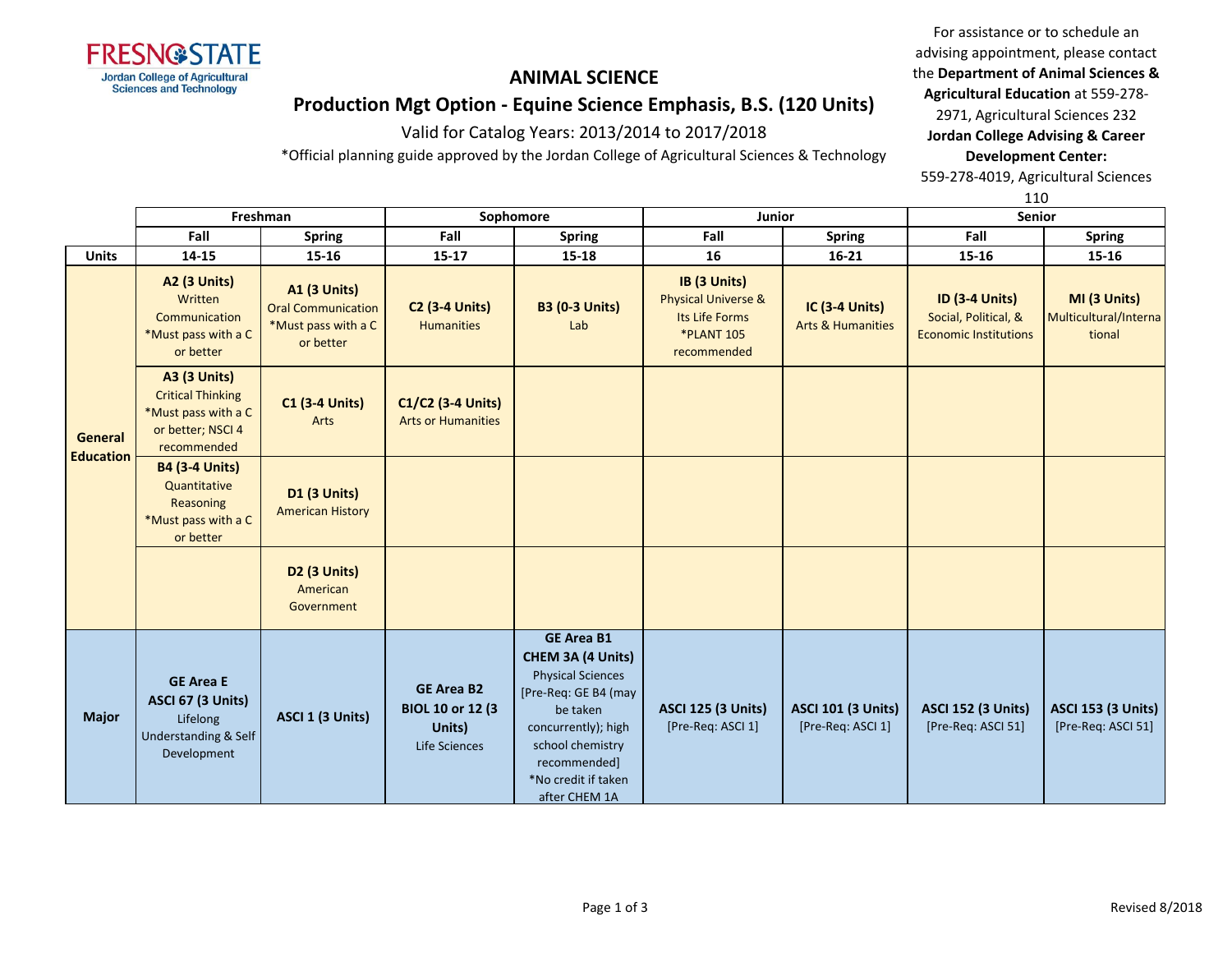

advising appointment, please contact the **Department of Animal Sciences & Agricultural Education** at 559-278- 2971, Agricultural Sciences 232 **Jordan College Advising & Career** 

For assistance or to schedule an

**Production Mgt Option - Equine Science Emphasis, B.S. (120 Units)**

Valid for Catalog Years: 2013/2014 to 2017/2018

\*Official planning guide approved by the Jordan College of Agricultural Sciences & Technology

**Development Center:** 559-278-4019, Agricultural Sciences

110

|                  | Freshman                         |               |                                                                                 | Sophomore                                                                                         | Junior                                                                                                                                                                                                                        |                                                                                                                         | <b>Senior</b>                                             |                                                                                                                                   |
|------------------|----------------------------------|---------------|---------------------------------------------------------------------------------|---------------------------------------------------------------------------------------------------|-------------------------------------------------------------------------------------------------------------------------------------------------------------------------------------------------------------------------------|-------------------------------------------------------------------------------------------------------------------------|-----------------------------------------------------------|-----------------------------------------------------------------------------------------------------------------------------------|
|                  | Fall                             | <b>Spring</b> | Fall                                                                            | <b>Spring</b>                                                                                     | Fall                                                                                                                                                                                                                          | <b>Spring</b>                                                                                                           | Fall                                                      | <b>Spring</b>                                                                                                                     |
| <b>Units</b>     | $14 - 15$                        | 15-16         | $15 - 17$                                                                       | $15 - 18$                                                                                         | 16                                                                                                                                                                                                                            | $16 - 21$                                                                                                               | 15-16                                                     | 15-16                                                                                                                             |
| <b>Major</b>     | ASCI 56, 57,<br>or 187 (2 Units) |               | <b>GE Area D3</b><br>AGBS 1 (3 Units)<br><b>Social Science</b>                  | ASCI 21, 31, 41,<br>61 or 91 (3 Units)<br>*See course catalog<br>for prerequisite<br>requirements | <b>BIOL 20 (4 Units)</b><br>[Pre-Req: CHEM 1A or<br>3AI<br>*Not open to students<br>with credit in BIOL 120<br><b>OR</b><br><b>BIOL 120 (4 Units)</b><br>[Pre-Req: BIOL 1A & 1B;<br>CHEM 8 or 128A; or BIOL<br>11 & CHEM 150] | <b>ASCI 135 (3 Units)</b><br>[Pre-Req: ASCI 35]                                                                         | <b>ASCI 155 (3 Units)</b>                                 | <b>ASCI 156 (1 Unit)</b><br>[Pre-Req: ASCI 155<br>(may be taken<br>concurrently)]                                                 |
|                  |                                  |               | <b>ASCI 51 (3 Units)</b><br>[Pre-Req: ASCI 1 (may<br>be taken<br>concurrently)] | <b>ASCI 35 (3 Units)</b><br>[Pre-Req: ASCI 1 (may<br>be taken<br>concurrently)]                   | <b>Option Course</b><br>(3 Units)<br>*See footnotes                                                                                                                                                                           | <b>ASCI 145 (4 Units)</b><br>[Pre-Req: BIOL 10 or<br>12]                                                                | <b>ASCI 165 (3 Units)</b><br>[Pre-Req: BIOL 20 or<br>120] | ASCI 180, 181, 182,<br>190, 194, or 196<br>(4 Units)<br>*See course catalog<br>for prerequisite<br>requirements                   |
|                  |                                  |               |                                                                                 | <b>ASCI 71 (3 Units)</b><br>[Pre-Req: ASCI 1 (may<br>be taken<br>concurrently)]                   | <b>Option Course</b><br>(3 Units)<br>*See footnotes                                                                                                                                                                           | <b>ASCI 151 (3 Units)</b><br>[Pre-Req: ASCI 51]                                                                         | <b>Option Course</b><br>(3 Units)<br>*See footnotes       | <b>ASCI 186 (1 Unit)</b><br>[Pre-Req: Senior<br>standing or instructor<br>permission;<br>12 upper division<br>units in the major] |
| <b>Electives</b> |                                  |               |                                                                                 |                                                                                                   |                                                                                                                                                                                                                               | <b>UDWS (0-4 Units)</b><br>*Upper Division<br><b>Writing Exam</b><br>OR "W" Course (must<br>pass with a C or<br>better) |                                                           | <b>Elective</b>                                                                                                                   |